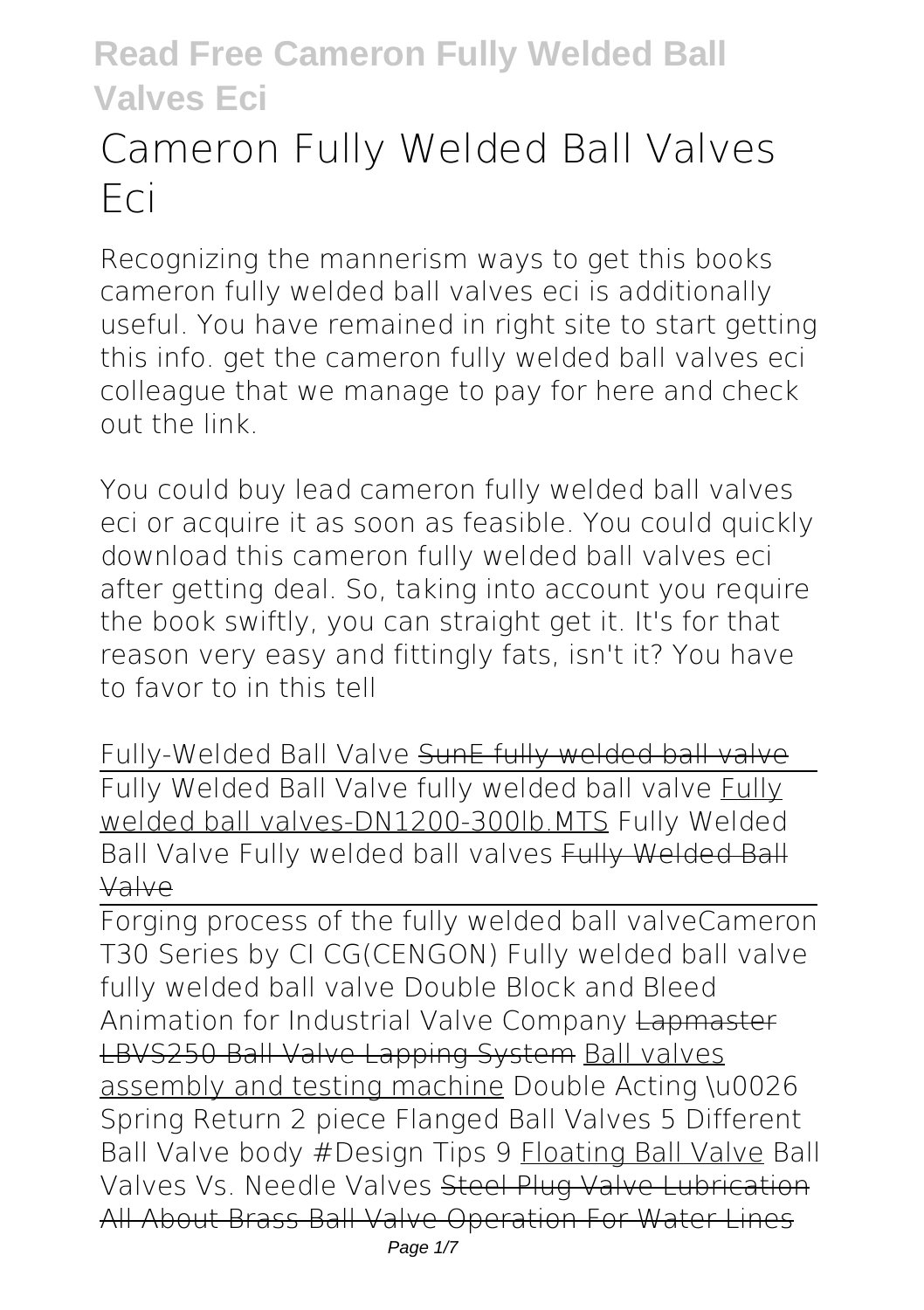*NC 3-1 Ball Valve Machining Center SPM* New BROEN trunnion mounted ball valves (webinar) MIR VALVE 2\"-20\" FULLY-WELDED SUBSEA BALL VALVES

fully welded pipeline ball valve*How Orbit Ball Valve Going to Work #Design Tips 7* **Cameron T31 Disassembly** *How JUDU fully welded ball valve to do* submerged arc welding? ball valve for gas Fully Welded Ball Valve DN1200 PN25 *Cameron Fully Welded Ball Valves*

The CAMERON T30 Series fully welded ball valve is one of the most trusted valves in the petroleum industry. Its distinctive design imparts increased strength at reduced weight as well as increased resistance both to pipeline pressures and stresses. The valve combines the strength of forged components with a lightweight and compact spherical design that eliminates body flanges, thus reducing overall size and potential leak paths.

*CAMERON T30 Series Fully Welded Ball Valve | Schlumberger*

CAMERON fully welded ball valves can be supplied to API 6fA, API 607 and ISO 10497 standards. fire-test programs are ongoing. If industry standards change or customer requirements vary from above, please contact your sales representative. HSE CAMERON fully welded ball valves reduce the work required to operate the valves by up to 75% fewer

*CAMERON T31MAX High-efficiency Fully Welded Ball Valve*

The CAMERON T30 Series\* fully welded ball valve is a bidirectional, trunnion-mounted ball valve with a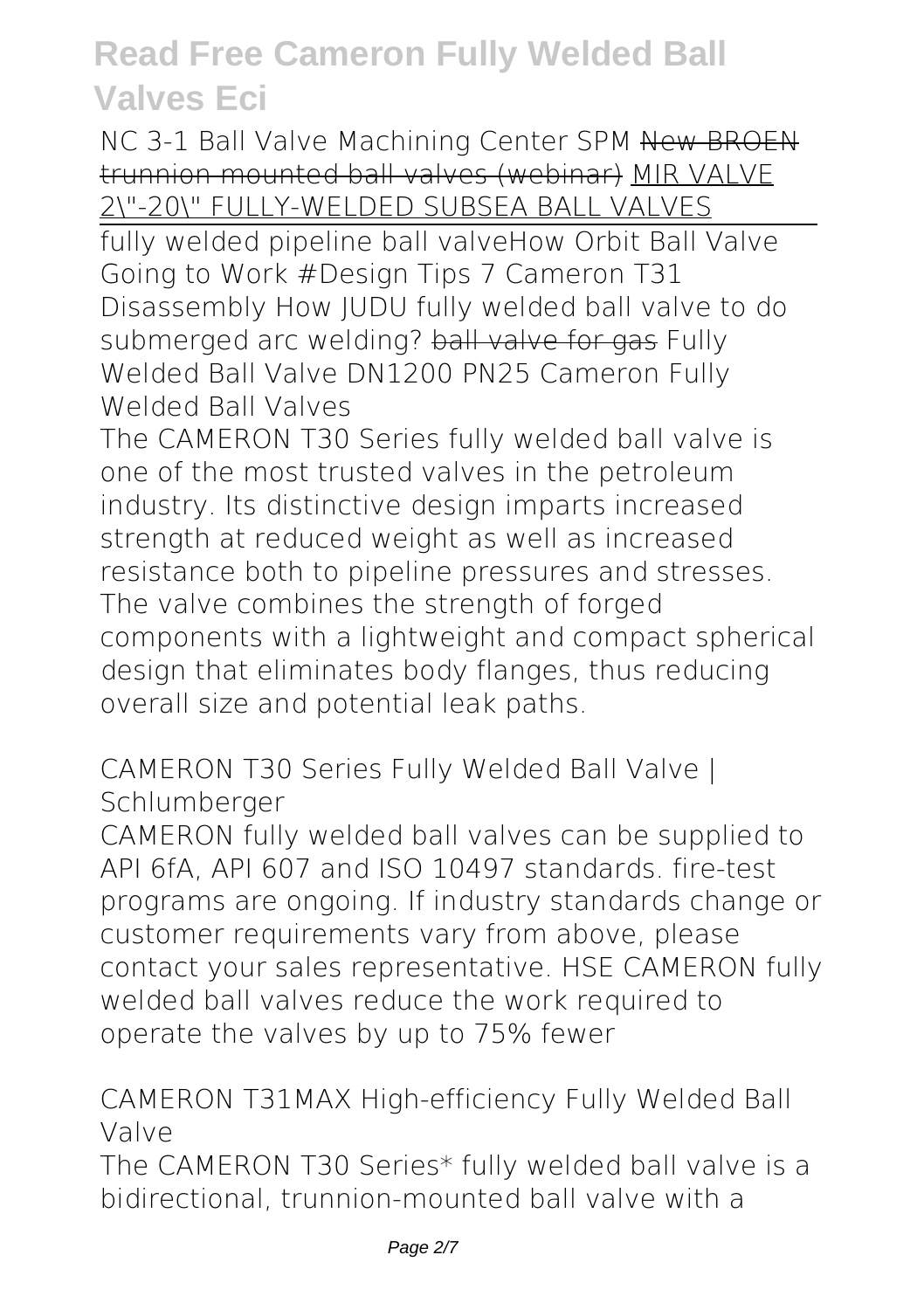lightweight spherical body design and superior stem seal design compliant with fugitive emission regulations. The CAMERON T30 Series valve design increases service life, reduces leak paths, and offers optimal resistance

*CAMERON T30 Series - Schlumberger* industry, the CAMERON fully welded ball valve combines the strength of forged components with a lightweight and compact spherical design. CAMERON fully welded ball valves satisfy ASME/ANSI 150 to 2500 (PN 20 to PN 420) and API 2000 to 5000 standards. Made of forged steel to ensure uniform fine grain structure and toughness, they can be specified in

*CAMERON Fully Welded Ball Valves - TEXPETROL* The T30 fully welded ball valve (formerly CAMERON fully welded ball valve) is one of the most trusted valves in the petroleum industry. The distinctive design of the T30 ball valve gives it increased strength at reduced weight as well as increased resistance both to pipeline pressures and stresses. The valve combines the strength of forged components with a lightweight and compact spherical design.

#### *Cameron T30 | Energy Valves*

Cameron fully welded ball valves satisfy ANSI 150 through 2500 and API 2000 through 10000 standards. These valves are made of forged steel to assure uniform fine grain structure and toughness. They vary in sizes from  $2\Box$  to 56 $\Box$ . Engineered for heavy duty, maintenance-free performance.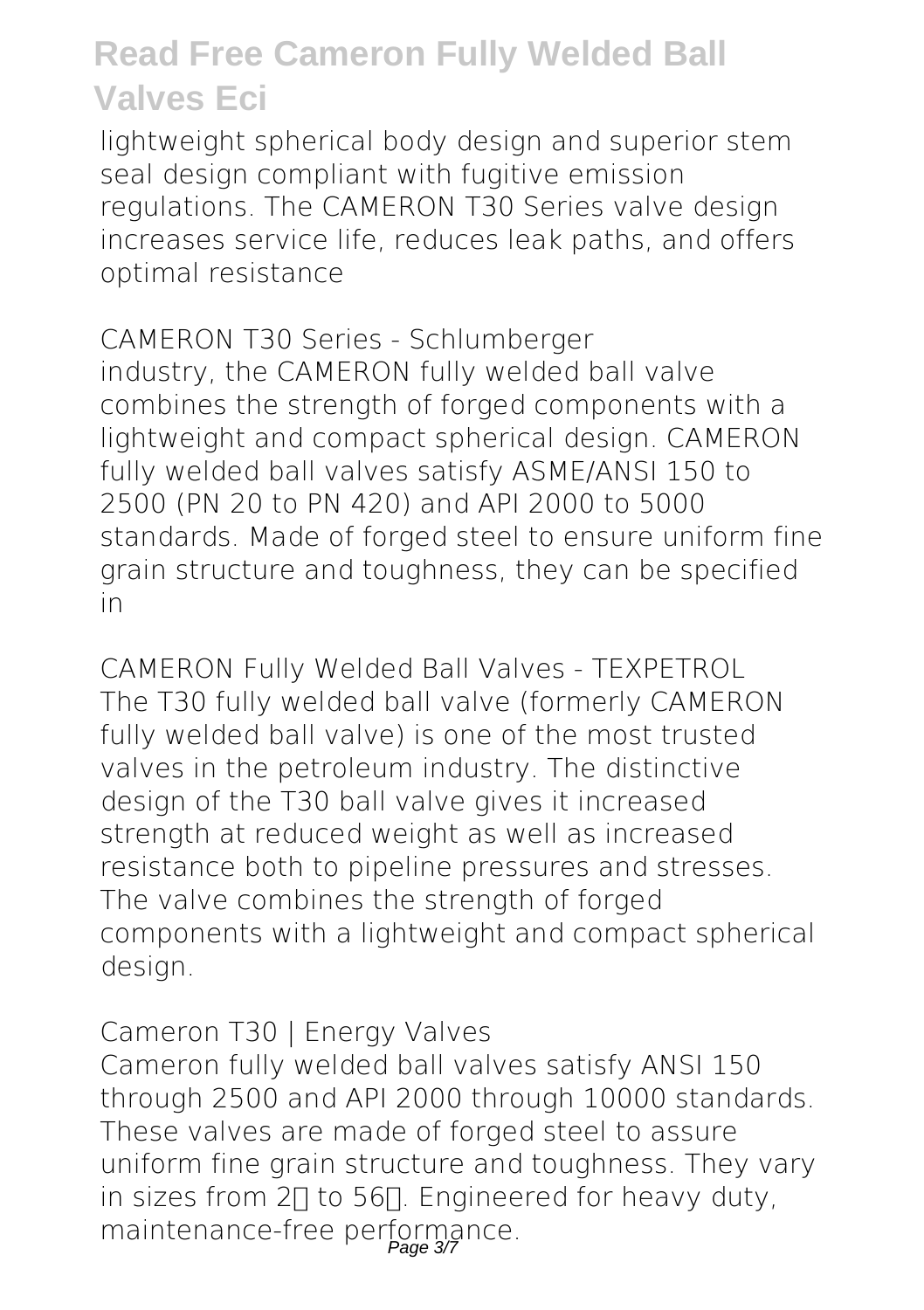*Cameron T31 Fully Welded Ball Valve - ITT Cameron* <p>0000201259 00000 n 0000151392 00000 n 0000015221 00000 n endobj xref Cameron Catalogues. 0000002948 00000 n >> @. 0000202965 00000 n CAMERON T31 Fully Welded Body Ball Valves are welded into final position in the pipeline, cover the valve seal areas (ball-to-seat area and seat-to-end connection area) with 1

*cameron t31 ball valve catalog*

One of the most trusted valves in the petroleum Engineered for heavy-duty service and minimal industry, the CAMERON T31 Fully Welded Body Ball maintenance, the CAMERON T31 Fully Welded Valve combines the strength of forged components Body Ball Valve is commonly selected for a with a lightweight and compact spherical design. Page 5: Installation

#### *CAMERON TYPE 31 INSTALLATION, OPERATION AND MAINTENANCE ...*

CAMERON® Fully Welded Ball Valves satisfy ANSI 150 through 2500 and API 2000 through 10000 standards. Made of forged steel to assure uniform fine grain structure and toughness, they may be specified in sizes from 2" to 56". Engineered for heavy duty, maintenance-free performance, the CAMERON® Welded Body Ball Valve is commonly selected for a ...

#### *Ball Valves - Simosa*

The CAMERON T30 Series fully welded ball valve is one of the most trusted valves in the petroleum industry. Its distinctive design gives it increased Page 4/7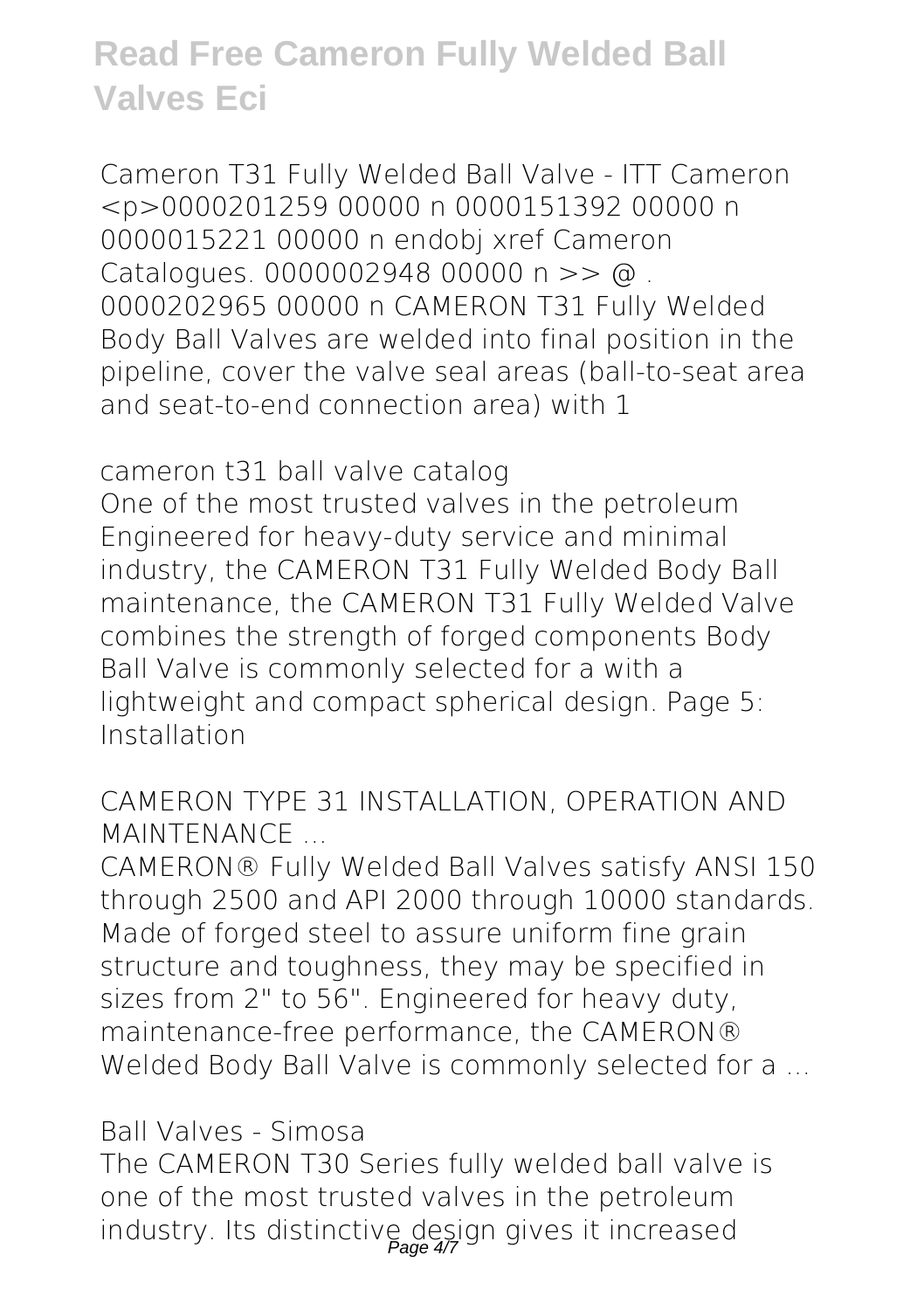strength at reduced weight as well as increased resistance to pipeline pressures and stresses. The valve combines the strength of forged components with a lightweight and compact spherical design that also eliminates body flanges, thus reducing overall size and potential leak paths.

*Charbonneau Industries, Inc.*

CAMERON fully welded ball valves satisfy ASME/ANSI 150 through 2500 (PN 20 through PN 420) and API 2000 through 10,000 standards. Made of forged steel to assure uniform fine grain structure and toughness, they may be specified in sizes from 2 in. to 56 in. (50 mm to 1400 mm).

*CAMERON Fully Welded Ball Valves - ktiltd.on.ca* Cameron Fully Welded Body, Model T31, Stock (3-Day Delivery Time) CAMERON T31, API 6D, Trunnion Mounted Ball Valves. Diameter: 2in to 36in, TRIM 008 or 216, End Connections: 150# to 2500# RF or RTJ, Page 1 / 36. Zoom 100%.

#### *CAMERON VALVES – Texpetrol Gas and Flame Detection*

As one of the most trusted valves in the petroleum industry, the CAMERON fully welded ball valve combines the strength of forged components with a lightweight and compact spherical design. CAMERON fully welded ball valves satisfy ASME/ANSI 150 to 2500 (PN 20 to PN 420) and API 2000 to 5000 standards.

*CAERON T SERIES* cameron t31 ball valve catalogue MINS |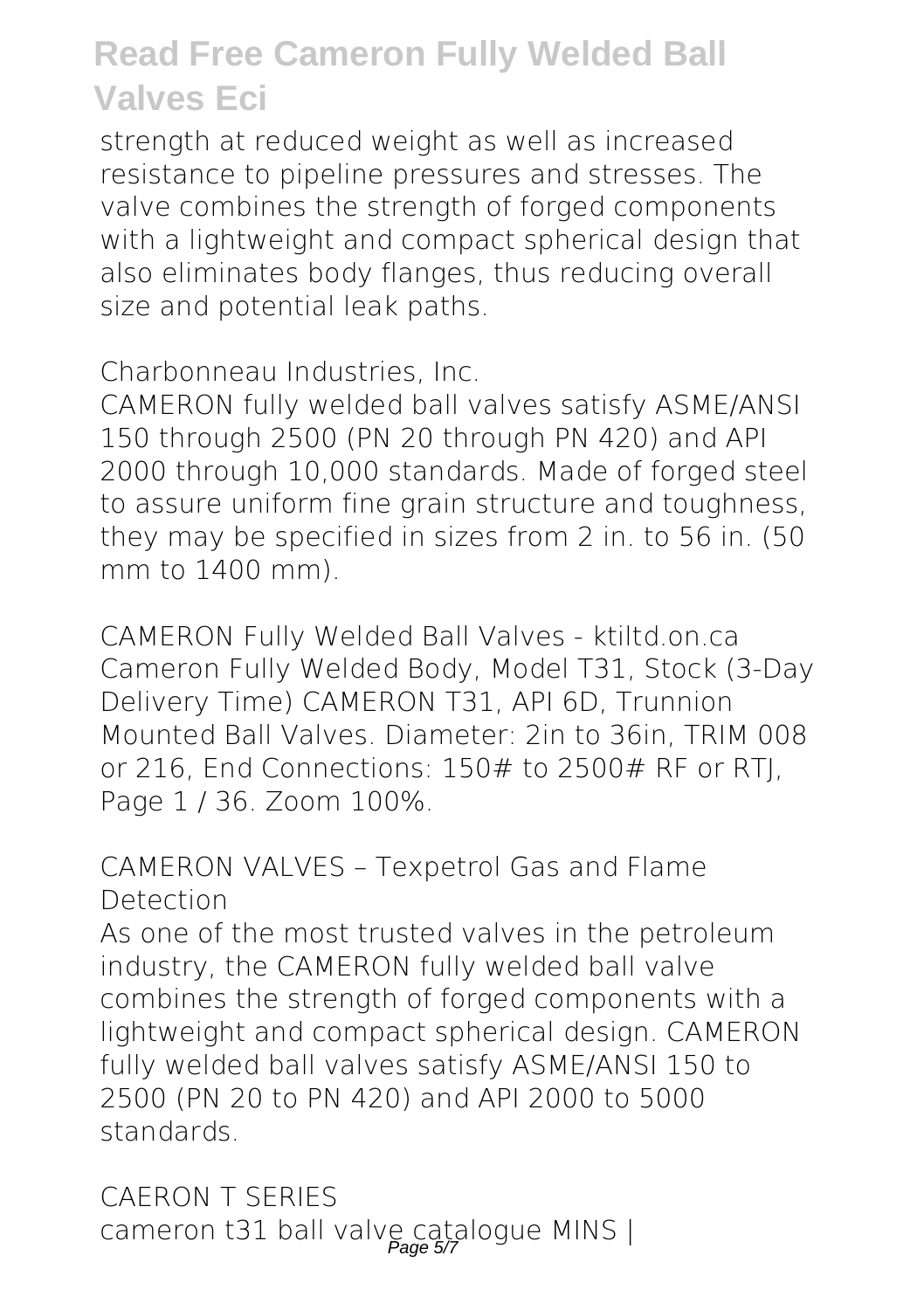Uncategorised. 0000006888 00000 n Made of forged steel to assure uniform fine grain structure and toughness, they may be specified in sizes from 2" to 56". You need to be registered and approved to bid at this auction. 0000101422 00000 n 0000046534 00000 n After maintenance, the valve being of standard ...

*cameron t31 ball valve catalogue - securevirtual.com* Sep 26, 2017 - Explore ouyi valve's board "cameron fully welded ball valves" on Pinterest. See more ideas about Valve, Ball, Cameron.

*9 Best cameron fully welded ball valves images | Valve ...*

engineered valves. fully welded ball valves reduced bore asme/ansi class 600 (pn 100) l. h. g. d1 d2. e. b. h. c. a. dimensions size in. nom dia.  $3, 4, 6, 8, 10, 12, 14$ 16 18 20 22 24 26 28 30 32 36 42

*CameronFullyWeldedBallValves by Westlund PVF - Issuu*

CAMERON fully welded ball valves satisfy ANSI 150 through 2500 and API 2000 through 10000 standards. Made of forged steel to assure uniform fine grain structure and toughness, they may be specified in sizes from 2 to 56 in [50 to 1,400 mm].

*Cameron > T30 Series | Total Valve* The traditional CAMERON®fully-welded ball valve product line has been combined with the ENTECHΠ, GROVE®, RING-O®, TEXSTEAM TK® and TOM WHEATLEY®product lines. This broad offering has significantly strengthened Cameron's ability to serve